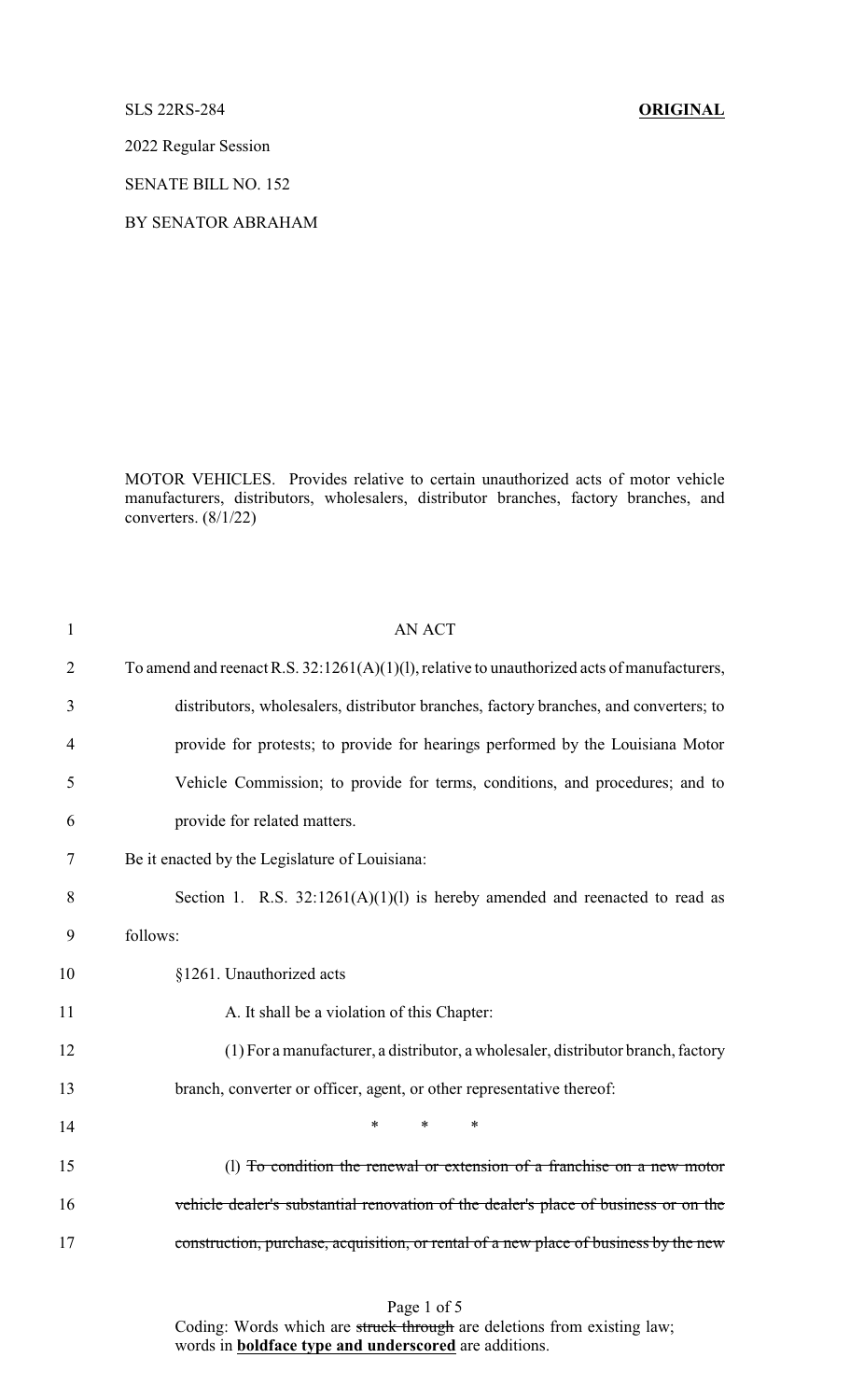| $\mathbf{1}$   | motor vehicle dealer, unless the manufacturer has advised the new motor vehicle          |
|----------------|------------------------------------------------------------------------------------------|
| $\overline{2}$ | dealer in writing of its intent to impose such a condition within a reasonable time      |
| 3              | prior to the effective date of the proposed date of renewal or extension, but in no case |
| $\overline{4}$ | less than one hundred eighty days, and provided the manufacturer demonstrates the        |
| 5              | need for such demand in view of the need to service the public and the economic          |
| 6              | conditions existing in the motor vehicle industry at the time such action would be       |
| 7              | required of the new motor vehicle dealer. As part of any such condition the              |
| 8              | manufacturer shall agree, in writing, to supply the dealer with an adequate supply       |
| 9              | and marketable model mix of motor vehicles to meet the sales levels necessary to         |
| 10             | support the increased overhead incurred by the dealer by reason of such renovation,      |
| 11             | construction, purchase, or rental of a new place of business.                            |
| 12             | To condition the renewal or extension of a franchise on a dealer's<br>(i)                |
| 13             | substantial renovation of a facility or premises if the renovation would be              |
| 14             | unreasonable under the circumstances.                                                    |
| 15             | (ii) To require or coerce, or attempt to coerce, a dealer or successor                   |
| 16             | dealer to construct or substantially alter a facility or premises if the                 |
| 17             | construction or alteration would be unreasonable under the circumstances.                |
| 18             | To require or coerce, or attempt to coerce, a dealer or successor<br>(iii)               |
| 19             | dealer to construct or substantially alter a facility or premises if the same area       |
| 20             | of the facility or premises has been constructed or substantially altered within         |
| 21             | the last ten years and the construction or alteration was required and approved          |
| 22             | by the manufacturer as a part of a facility upgrade program, standard, or                |
| 23             | policy. The provisions of this Item shall not apply to any construction,                 |
| 24             | alteration, or improvement made to comply with any state or federal health or            |
| 25             | safety law or to accommodate the technology requirements necessary to sell or            |
| 26             | to service a motor vehicle. For the purposes of this Item, "substantially alter"         |
| 27             | means an alteration that substantially impacts the architectural features,               |
| 28             | characteristics, or integrity of a structure or lot. The term shall not include          |
| 29             | routine maintenance reasonably necessary to maintain a dealership in attractive          |

Page 2 of 5 Coding: Words which are struck through are deletions from existing law; words in **boldface type and underscored** are additions.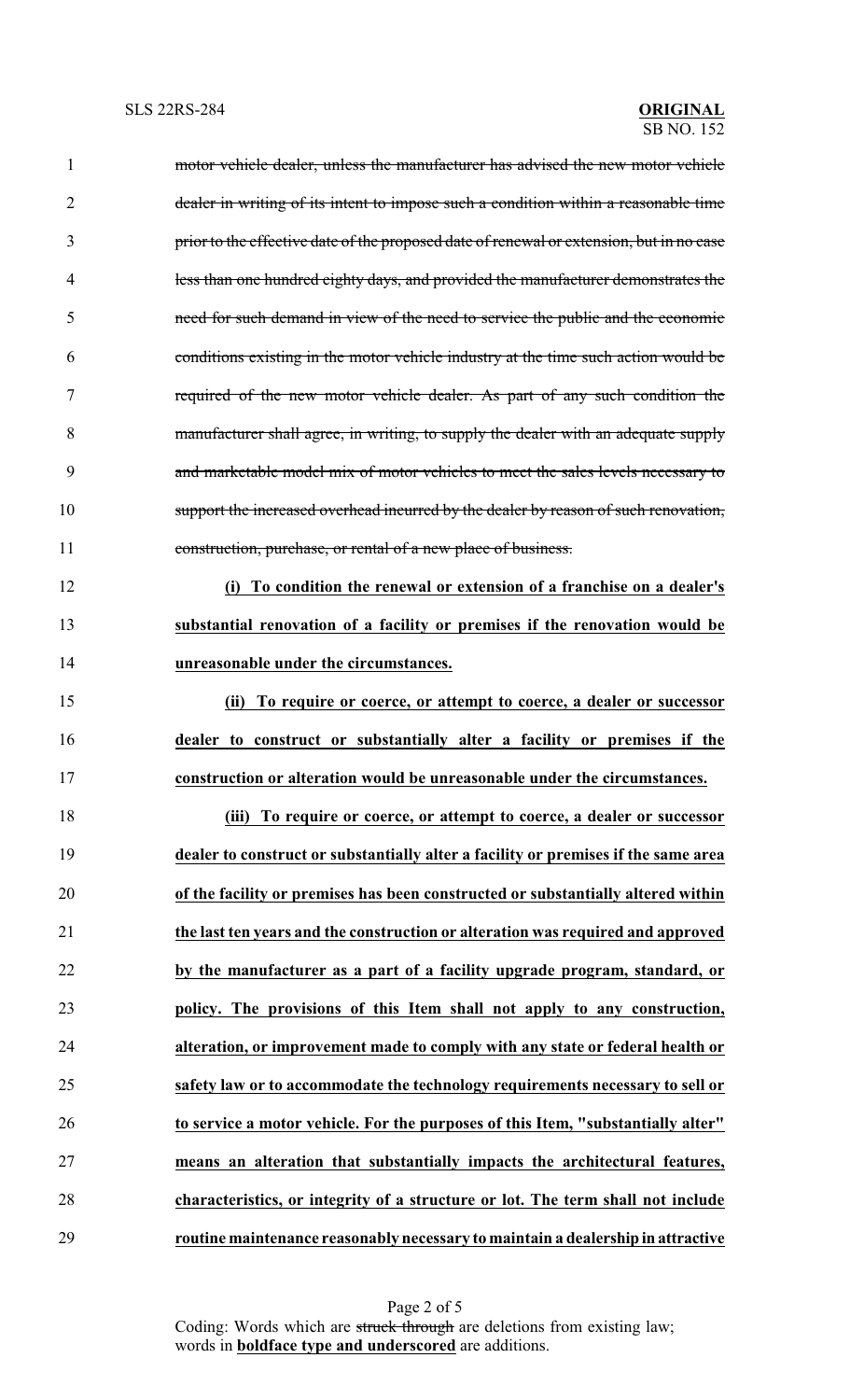## **condition or any item directly protected by federal intellectual property rights of the manufacturer.**

 **(aa) If a facility upgrade program, standard, or policy under which the dealer completed a facility construction or substantial alteration does not contain a specific time period during which the manufacturer or distributor shall provide payments or benefits to a participating dealer, the manufacturer or distributor shall not deny the participating dealer any payment or benefit under the terms of the program, standard, or policy as it existed when the dealer began to perform under the program, standard, or policy for the balance ofthe ten-yearperiod, regardless of whether the manufacturer's or distributor's program, standard, or policy has been changed or canceled, unless the manufacturer and dealer agree, in writing, to the change in payment or benefit.**

 **(bb) As part of any facility upgrade program, standard, or policy, the manufacturer or distributor shall agree, in writing, to supply the dealer with an adequate supply and marketable model mix of motor vehicles to meet the sales levels necessary to support the increased overhead incurred by the dealer by reason of the facility construction or substantial alteration.**

 **(iv) To require or coerce, or attempt to coerce, a dealer to purchase goods or facility construction or maintenance services for items not trademarked or otherwise directly protected by federal intellectual property rights of the manufacturer from a vendor that is selected, identified, or designated by a manufacturer, distributor, affiliate, or captive finance source when the dealer may obtain goods or facility construction or maintenance services for items not trademarked or otherwise directly protected by federal intellectual property rights of the manufacturer of the same quality, material, and design from a vendor selected by the dealer, provided the dealer obtains prior approval from the manufacturer, distributor, or affiliate, for the use of the dealer's selected vendor. The approval by the manufacturer, distributor, or affiliate shall not be unreasonably withheld.**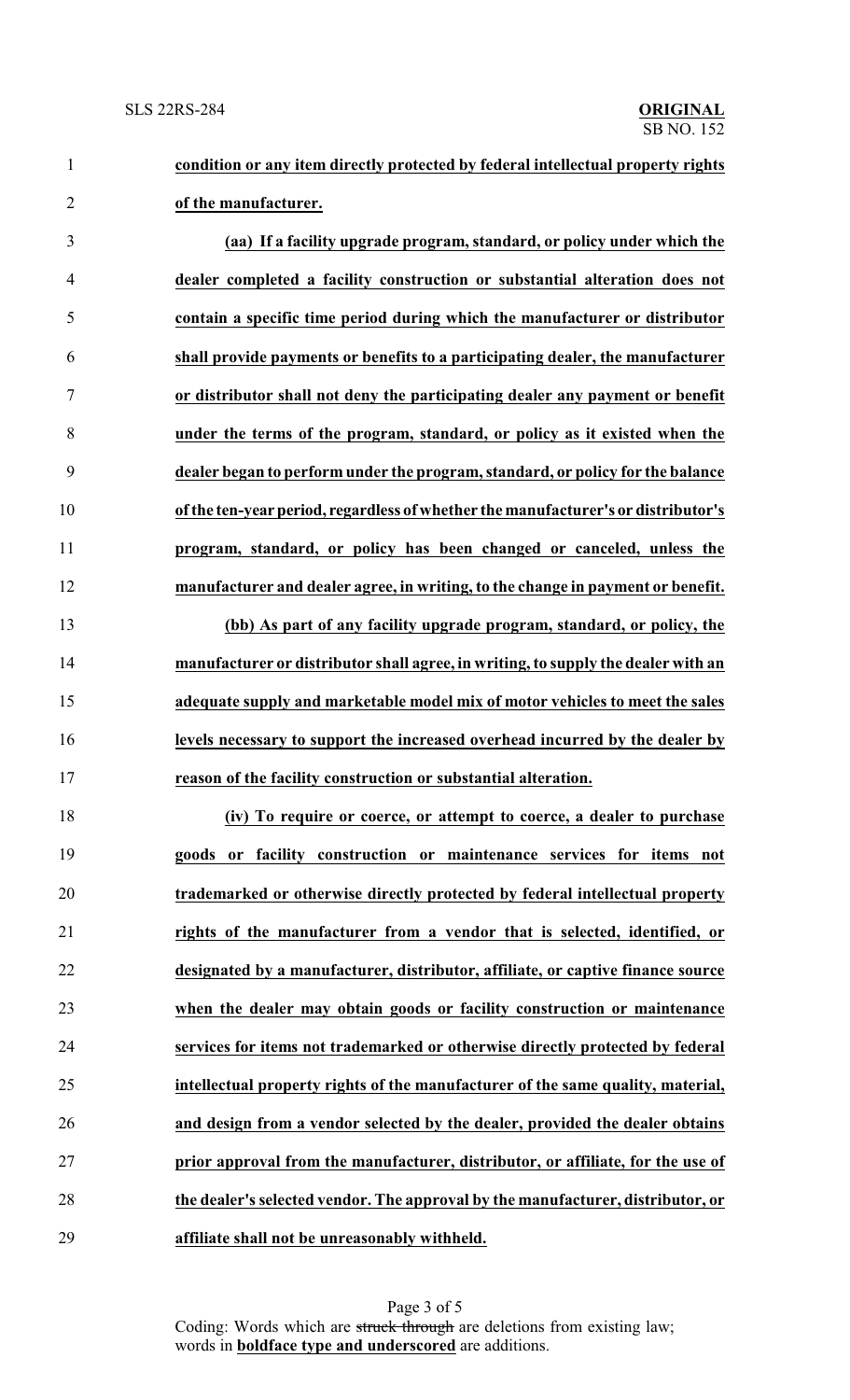| $\mathbf{1}$   | (aa) If the manufacturer, distributor, or affiliate does not approve the           |
|----------------|------------------------------------------------------------------------------------|
| $\overline{2}$ | vendor chosen by the dealer and claims the vendor cannot supply goods or           |
| 3              | facility construction or maintenance services for items not trademarked or         |
| $\overline{4}$ | otherwise directly protected by federal intellectual property rights of the        |
| 5              | manufacturer that are the same quality, material, and design, the dealer may       |
| 6              | file a protest with the commission.                                                |
| $\overline{7}$ | (bb) If a protest is filed, the commission shall promptly inform the               |
| 8              | manufacturer, distributor, affiliate, or captive finance source that a protest has |
| 9              | been filed. The commission shall conduct a hearing on the merits of the protest    |
| 10             | within ninety days following the filing of a response to the protest. The          |
| 11             | manufacturer, distributor, or affiliate shall bear the burden of proving that the  |
| 12             | goods or facility construction or maintenance services for items not               |
| 13             | trademarked or otherwise directly protected by federal intellectual property       |
| 14             | rights of the manufacturer chosen by the dealer are not of the same quality,       |
| 15             | material, or design to those required by the manufacturer, distributor, or         |
| 16             | affiliate.                                                                         |
| 17             | (cc) For the purposes of this Item, "goods" shall include signs or sign            |
| 18             | components to be purchased or leased by the dealer that are not trademarked        |
| 19             | or otherwise directly protected by the federal intellectual property rights of the |
| 20             | manufacturer. The term shall not include moveable displays, brochures, and         |
| 21             | promotional materials containing material subject to the intellectual property     |
| 22             | rights of a manufacturer or distributor, special tools as reasonably required by   |
| 23             | the manufacturer, or parts to be used in repairs under warranty or recall          |
| 24             | obligations of a manufacturer or distributor.                                      |
| 25             | $\ast$<br>$\ast$<br>$\ast$                                                         |

The original instrument and the following digest, which constitutes no part of the legislative instrument, were prepared by Michelle Ridge.

DIGEST SB 152 Original 2022 Regular Session Abraham

Present law provides for unauthorized acts of a motor vehicle manufacturer, distributor,

Page 4 of 5

Coding: Words which are struck through are deletions from existing law; words in **boldface type and underscored** are additions.